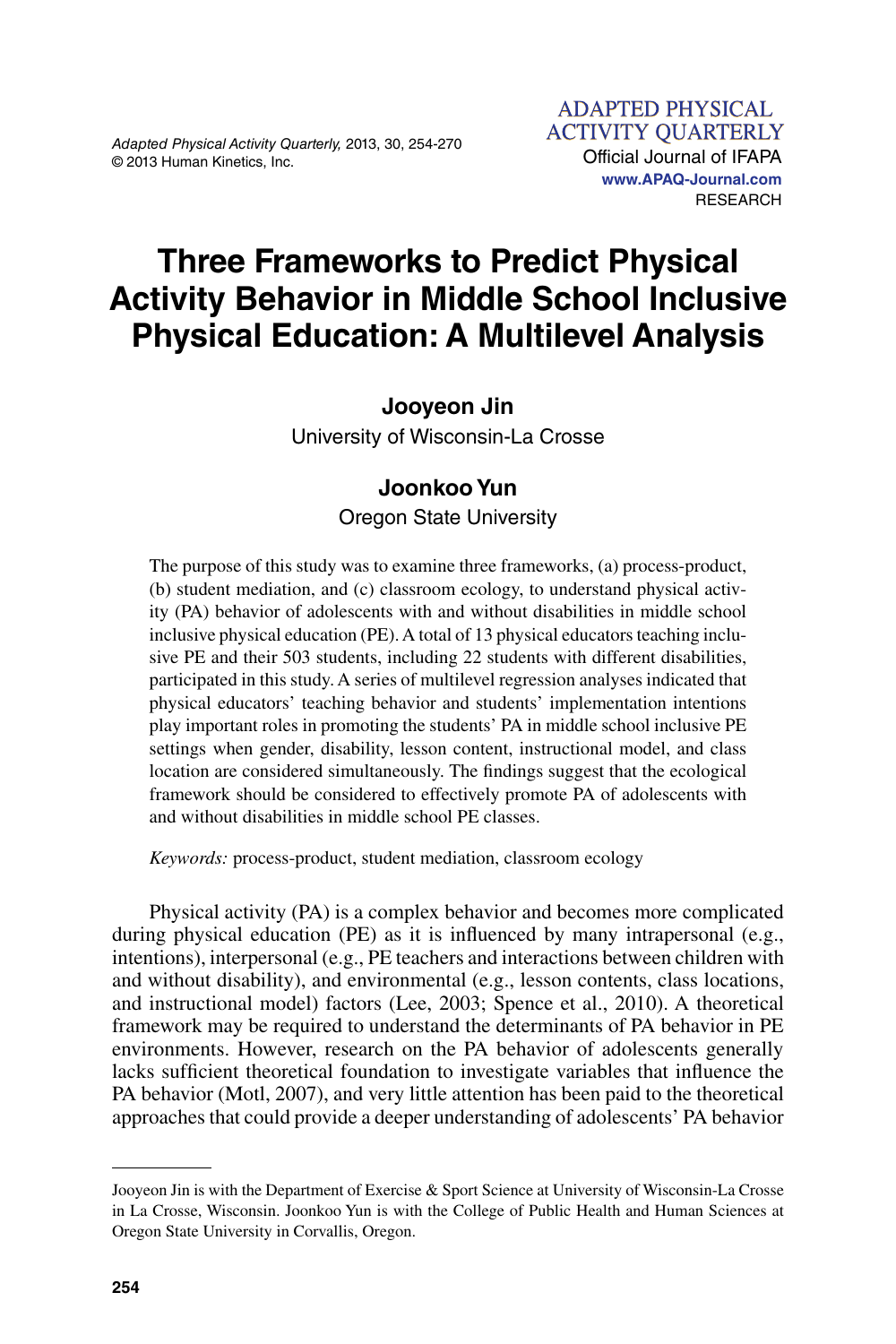within inclusive PE settings. Therefore, a sound theoretical framework is warranted for moving beyond intuition to systematically understand adolescents' PA behavior during school PE classes. According to Doyle (1977; 1986), students' PA behavior in PE could be explained by three frameworks: (a) the process-product framework, (b) the student mediation framework, and (c) the classroom ecology framework.

First, the process-product framework advocates that teacher behavior directly influences students' achievement (Lee, 2003). For example, if a PE teacher frequently provides feedback, such as "You are trying really hard; I like that effort," the student will be more physically active in comparison with students taught by other PE teachers who rarely provide feedback. This process-product approach guided inquiry within the field of PE pedagogy, and it helped initially to understand the teaching-learning mechanism, but the research findings were inconclusive (Lee, 2003). Silverman, Tyson, and Krampitz (1992) found that teachers' feedback behavior in PE was not related to students' motor skills, and Lee, Keh, and Magill (1993) showed that the role of teacher feedback on student motor skill learning was questionable. One possible reason for the conflicting findings may be due to methodological issues. For instance, most studies investigating teaching-learning relationships in PE were based on a correlational design that is inappropriate because students are nested within teachers (Silverman & Solmon, 1998). Multilevel analysis may be necessary to gain a better understanding of the relation between teachers' PA promotion behavior (process) and students' PA behavior (product) in PE settings.

The second conceptual framework of the teaching-learning mechanism is the student mediation framework that extends the process-product framework by including cognitive mediator between teacher behavior and student achievement (Lee & Solmon, 2005). Based on prior knowledge and past experience, students select cognitive operations to employ during PE lessons, and they choose the aspects of instruction to which they attend, as well as the degree to which they attend (Solmon & Lee, 1996). According to Bandura (1997) and Dzewaltowski (1994), psychological factors are strong predictors of PA participation at any age. For instance, if a student has a strong intent to be physically active for most PE time, the student is likely to do so because intention is an immediate determinant to behavior (Ajzen, 2002; Bandura, 1997; Greenockle, Lee, & Lomax, 1990; Kodish, Kulinna, Martin, Pangrazi, & Darst, 2006). In particular, implementation intentions (II) are considered the most proximal predictor of behavior in that II plays a vital role in translating motivation into action with specific plans (i.e., how, where, and when; Gollwitzer, 1993; Roberts et al., 2010). Despite the promising conceptual features, this mediation framework has rarely been examined in PE classes. Consequently, fundamental questions still remain, such as "Do students' II mediate the relation between teachers' PA promotion behavior and the students' PA behavior in PE?"

The classroom ecology framework focuses on mutual relations among environmental demands and human responses in classroom settings (Doyle, 1977). In other words, this integrated approach places more emphasis on how teachers and students interact in the context of learning environments (Lee, 2003). In school PE environments, according to Graber (2001), the teaching-learning process can be affected by a complex set of aspects, such as student characteristics (e.g., gender and disability) and instructional contexts (e.g., lesson contents, class location, and instructional models). Among adolescents, PA behavior during PE is different typically by gender. For example, McKenzie, Prochaska, Sallis, and LaMaster (2004)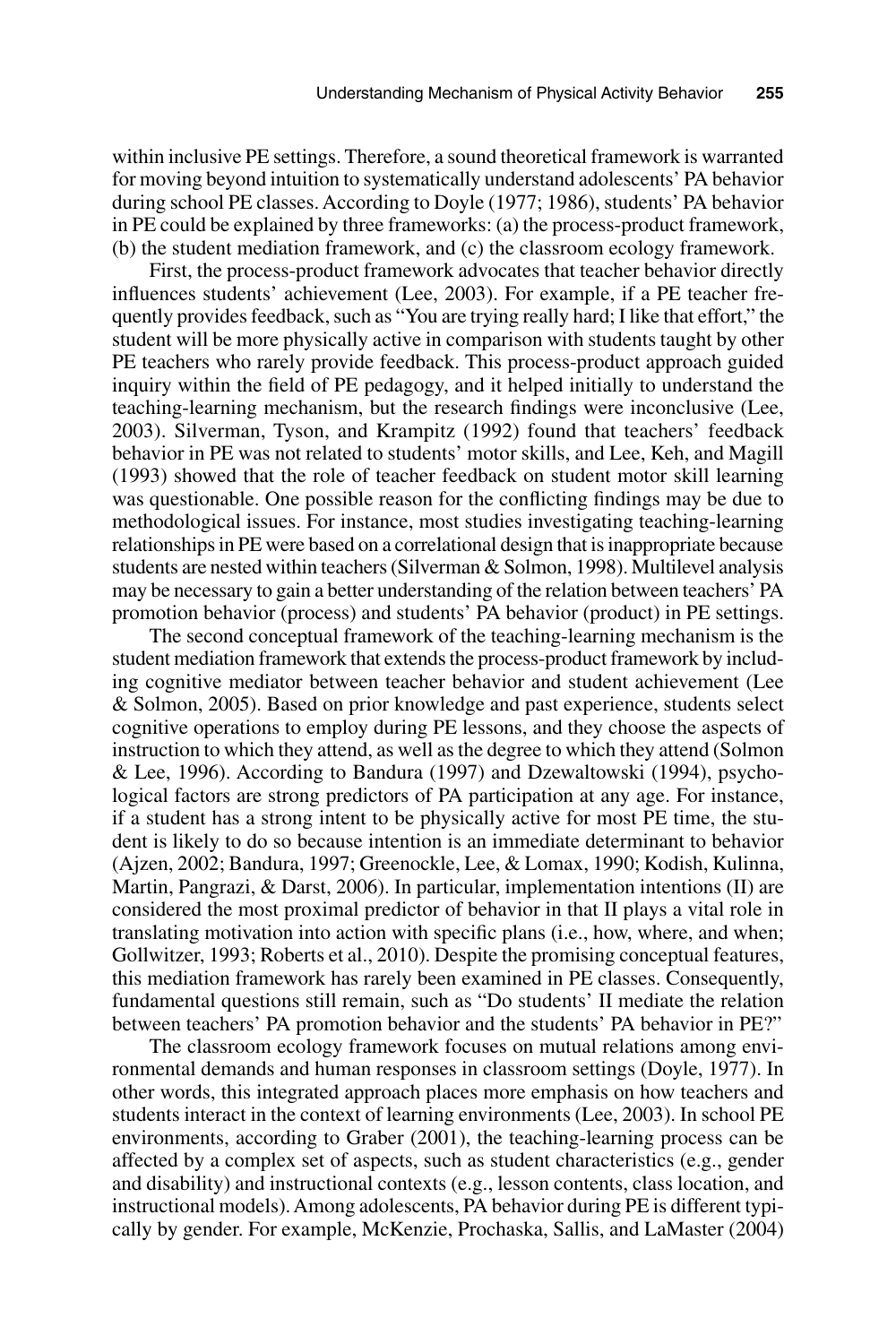found that boys were more active than girls in middle school PE. Disability also is a very important determinant of PA behavior (van der Ploeg, van der Beek, van der Woude, & van Mechelen, 2004). Many researchers found that adolescents with disabilities were relatively less active than their peers without disabilities in PE (Foley et al., 2008; Lieberman, Dunn, van der Mars, & McCubbin, 2000; Sit, McKenzie, Lian, & McManus, 2008).

In terms of effects of instructional contexts on students' PA in PE, Chow, McKenzie, and Louie (2008; 2009) revealed that the PA behavior of adolescents during PE varied substantially with lesson contents (e.g., students would be substantially more active in soccer than gymnastics). McKenzie, Marshall, Sallis, and Conway (2000) demonstrated that students were active more in outdoor lessons than indoor lessons in middle school PE. Students' PA behavior in PE also was significantly different by instructional model such that a game/sport model led to students doing more steps during PE, compared with the skill themes and the fitness models (Culpepper, Tarr, & Killion, 2011). These factors in student characteristics and instructional contexts are interrelated to each other rather than separately isolated, but there have been few research efforts to examine this ecologically interrelated framework to understand the teaching-learning mechanisms during PE. According to Lee (2003), researchers in PE pedagogy have paid little attention to the variations among teachers and how subject matter and context interact with the motivational and cognitive beliefs of students.

The three frameworks have been used as promising theoretical structures in many studies for understanding of the complicated teaching-learning mechanism in PE classes. For example, Solmon and Lee (1996) used the student mediation model to investigate how students mediate instructions in PE classes. Supaporn, Dodds, and Griffin (2003) investigated how the classroom ecology influenced students' understandings of misbehavior in a PE setting. However, the frameworks have not been considered as theoretical frameworks to systematically understand the relationships of teaching behavior and PA behavior of students with and without disabilities in inclusive PE settings. According to Kodish, et al. (2006), researchers have continuously called for additional studies on PA behavior using more diverse samples in a variety of inclusive PE settings. Therefore, the purposes of the current study were to (a) examine whether teachers' PA promotion behavior directly influences students' PA behavior; (b) examine whether students' II mediates the relation between the physical educator's PA promotion behavior and the students' PA behavior; and (c) examine whether gender, disability, lesson contents, instructional models, and class location influence the triadic relationship of teachers' PA promotion behavior, students' II, and students' PA behavior in middle school inclusive PE classes.

# **Method**

#### **Participants**

**Teachers.** A total of 13 certified PE teachers (8 males and 5 females) who teach inclusive PE classes at middle schools  $(n = 8)$  in Seoul, Korea, and the surrounding suburbs, volunteered to take part in this study. The age range of the teacher participants was 25- to 50-years-old ( $M = 36.31$ ,  $SD = 7.66$ ). A majority of the teachers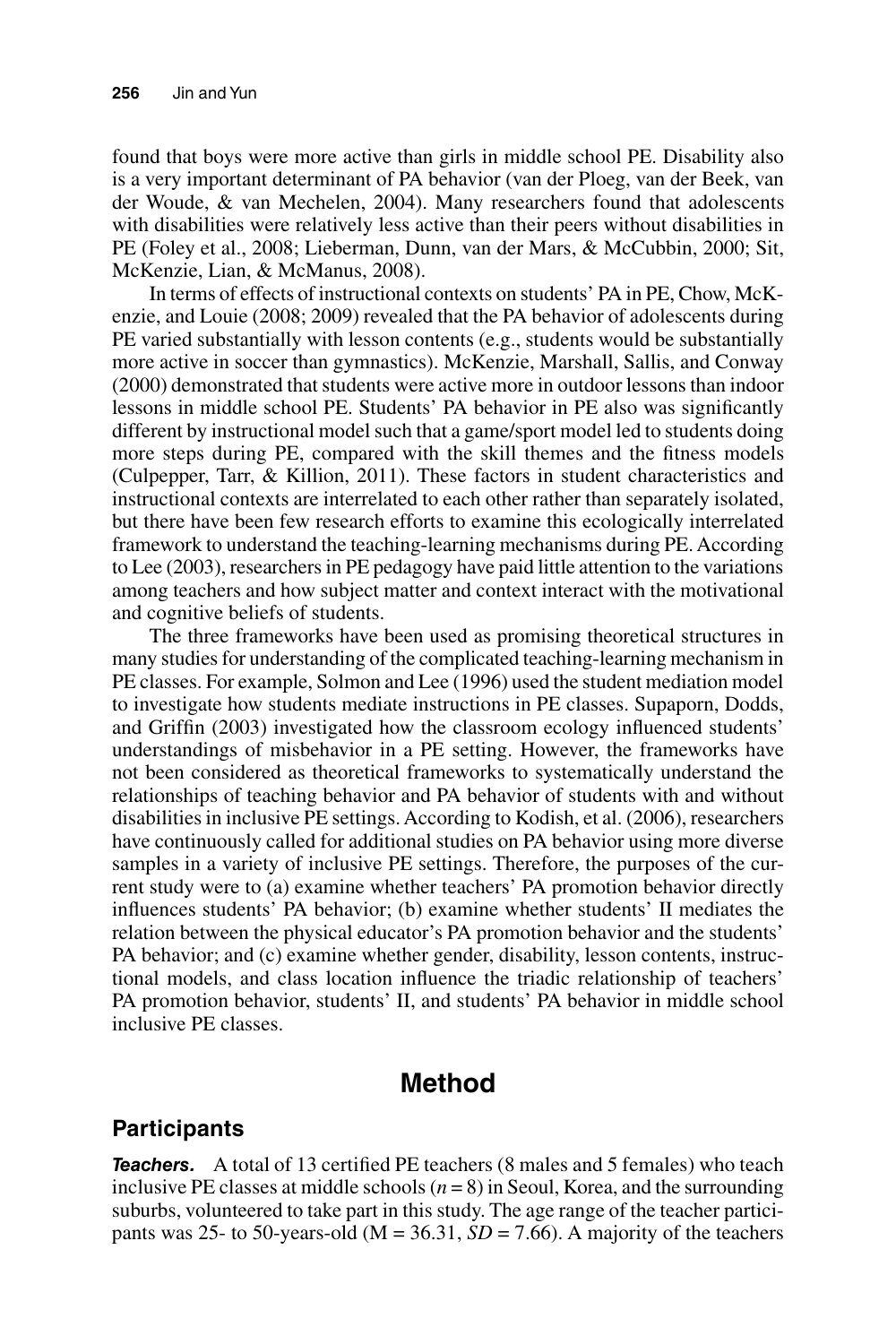had a bachelor's degree (61.54%), less than 10 years of PE teaching experiences (76.92%), less than 5 years of inclusive PE teaching experiences (76.92%), and no access to an Individualized Education Program (IEP) for students with disabilities in the inclusive PE classes (92.31%). Most teachers answered that the primary goal of PE is PA promotion (26%) or social development (23%).

**Students.** A total of 572 participants in the sixth to eighth grades (305 boys and 267 girls) from the teachers' classes participated in this study. The spread of each grade was 66% (sixth grade), 28% (seventh grade), and 6% (eighth grade). A total of 23 students with disabilities (18 boys and 5 girls) were included in the total number of student participants from 20 classes, and at least one student with a disability was part of the class. The types of disabilities are presented in Table 1, and all 23 students with disabilities were capable of answering questionnaires and walking independently without additional mobility assistance, such as chairs, crutches, and canes. Among the 23 students with disabilities,  $22\%$  ( $n = 5$ ) were fully included and 78%  $(n = 18)$  were partially included in the regular classrooms. Unlike teachers, most students, including students with disabilities, marked fitness development (30%) or motor skill acquisition (28%) as a major goal of PE.

After screening, approximately 12% (*n* = 69) of student participants, including one student with intellectual disability, was deleted as they had at least one missing value on their questionnaire and PA data. The final sample contained a total of 503 student participants, including 22 students with disabilities, nested within 13 teacher participants in eight middle schools. This study was approved by the university institutional review board. Informed consent forms were obtained from all the teacher participants, the student participants with and without disabilities, and the students' parents. In addition, verbal approvals from all the school principals were given before the data collection.

#### **Instruments**

Three different instruments were used to collect data: (1) survey questionnaires for students' implementation intentions, (2) electronic pedometers for students' PA behavior, and (3) direct observation for teachers' PA promotion behavior.

*Questionnaires.* Implementation intentions (II) were measured by paper-andpencil questionnaires. Three II items were adapted from scales of Roberts et al. (2010), and assessed the extent to which students had formed a detailed plan regarding when, how, and how often to be physically active in inclusive PE classes. The three items were "I have made a detailed plan regarding *when* (intro, fitness, game, etc.) to be physically active for more than 25 minutes of 45 minutes class time"; "I

| ID |  | зг | סאכ | VI | HL. |  |
|----|--|----|-----|----|-----|--|
|    |  |    |     |    |     |  |

**Table 1 Disability Types of 23 Participants With Disabilities**

*Note.* ID = intellectual disability, DS = Down syndrome, DD = developmental disability, ASD = autism spectrum disorder, ADHD = attention deficit hyperactivity disorder,  $\dot{VI}$  = visual impairment, HI = hearing impairment, CP = cerebral palsy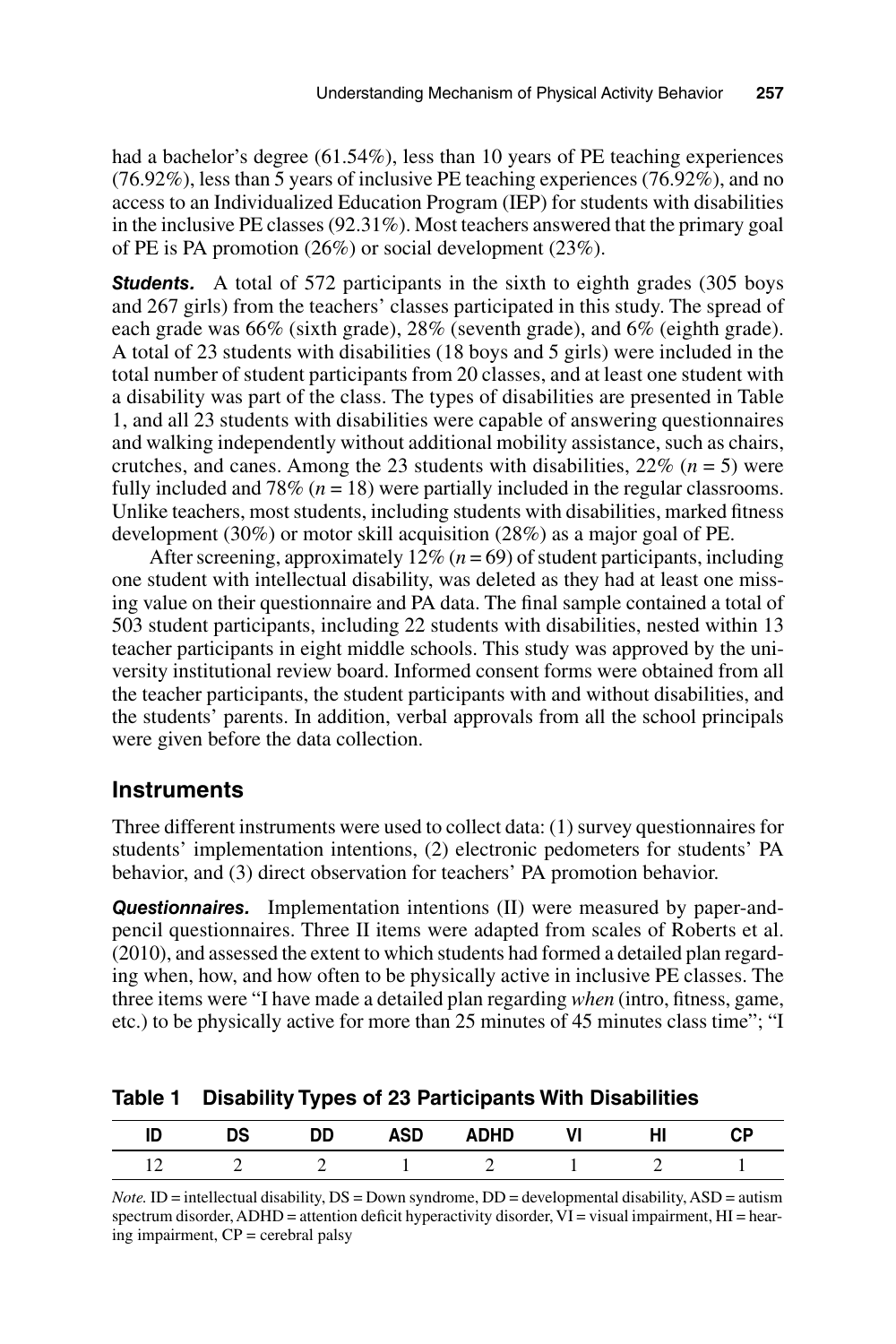have made a detailed plan regarding *how* to be physically active for more than 25 minutes of 45 minutes class time"; and "I have made a detailed plan regarding *how often* to be physically active for more than 25 minutes of 45 minutes class time." A 5-point Likert-type scale ranging from 1 (strongly disagree) to 5 (strongly agree) was used for each item. Students were asked to answer two additional questions regarding gender and the primary goal of PE as background information.

All questionnaire items in English were translated into Korean by the author who is bilingual in English and Korean, and content-related validity evidence was evaluated using four steps suggested by Yun and Ulrich (2002). First, operational definitions of theoretical constructs were developed to help content experts make judgments. Second, a panel of judges was organized with nine experts who have academic (e.g., PA, exercise psychology, PE, measurement, and survey research) and practical backgrounds (e.g., PE teaching experience) to evaluate the content relevance of the questionnaires. Five bilingual college professors who have research experiences in both Korean and U.S. populations and three certified PE teachers working at secondary level schools in Korea were invited. All the teachers had teaching experience in inclusive PE classes for many years (7–11 years). In addition, a professor who worked at the Korea Institute for Curriculum and Evaluation provided feedback (e.g., appropriate survey terminologies in school settings) to improve the readability of the questionnaire. Third, two groups of experts were asked to review the questionnaire. Finally, directions, grammar, and wording in each section of the questionnaire were revised based on the recommendations of the panel of judges.

**Pedometers.** The HJ-720ITC model (Omron Healthcare, Bannockburn, IL) of pedometers was used to objectively assess the amount of students' PA by counting steps during inclusive PE classes. This electronic pedometer measures vertical movements by counting steps through a pair of electronic sensors along with sophisticated internal circuitry (Pedometer Reviews, 2011). The accuracy, reliability, and validity of pedometers measuring the steps in PE classes have been demonstrated through previous research in adolescents at middle schools (Gao et al., 2010; Kodish et al.,2006; Scruggs, 2007a, 2007b). For instance, Gao et al. demonstrated that a pedometer is a valid method to assess students' PA levels in middle school PE classes. In addition, Kodish et al. successfully used pedometers to measure PA levels of students with and without disabilities in inclusive PE classes. Before data collection, all pedometers were calibrated using the "shaketest" developed by Vincent and Sidman (2003). No pedometers exceed  $\pm 10\%$ error that is  $\pm 10$  steps out of 100.

*Direct observation.* A systematic observation instrument adapted from the McKenzie's System for Observing Fitness Time [SOFIT] (2009) was used to assess physical educators' teaching behavior that promotes students' PA during inclusive PE classes. This instrument was selected due to its capability to produce reliable and valid scores of PA promotion teaching behavior (McKenzie et al., 2006; Martin & Kulinna, 2005). Using this observation tool, the author collected the total amount of time teachers spend to promote students' PA in five categories: (a) feedback, (b) prompts/cueing, (c) demonstration, (d) out-of-class PA promotion, and (e) no PA promotion. Table 2 represents operational definitions of the five categories of teaching behavior that the current study used.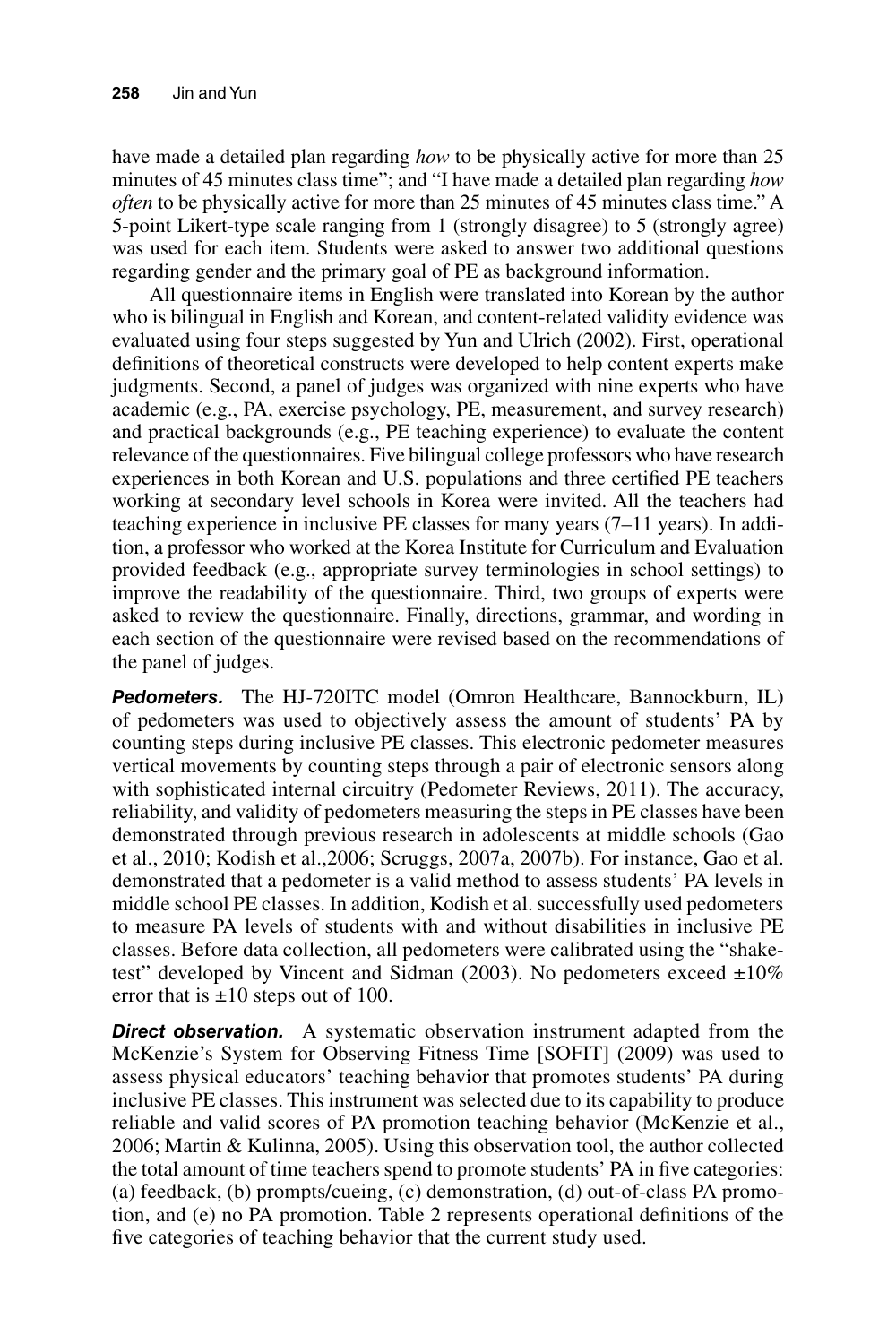#### **Table 2 Definitions of Teaching Behavior Observed**

F a. *Verbal positive feedback*: Providing a commendatory statement that is supportive in nature of students' physical activity/fitness and motor technique responses (e.g., outstanding, super, and great job)

b. *Verbal positive specific technique feedback*: Providing a commendatory verbal statement that reflects a positive value judgment of students' technique responses and includes exact information for the student (e.g., your weight was distributed well this time)

c. *Nonverbal positive feedback*: Providing a commendatory nonverbal movement that reflects a positive value judgment of students' performance on technique executions (e.g., high fives, thumbs up, and/or smiles)

- P/C Providing specific verbal reminders for previously acquired techniques that can be used to promote a subsequent student physical activity/fitness or motor skill engagement (e.g., attempts to initiate or increase student engagement in a physical or fitness activity)
- D Displaying (part of) a technique in support of verbal instructions regarding the skill (e.g., teacher showing a forward roll, different options for a ball carrier, and/or how to place equipment after use)
- O Promoting out-of-class physical activity/fitness and motor skill engagement beyond a PE lesson by the teacher
- N Promoting neither in-class nor out-of-class physical activity/fitness and motor skill engagement by the teacher

*Note.* F = feedback,  $P/C$  = prompting/cueing,  $D$  = demonstration,  $O$  = out-of-class physical activity promotion,  $N =$  no physical activity promotion

# **Procedures**

*Implementation intentions.* The questionnaires were administered to students with and without disabilities in their inclusive PE classes. The researcher provided a brief introduction and explained directions to complete the questionnaires. PE teachers assisted with survey administration, such as additional explanations and survey distributions. The researcher provided further assistance to students with disabilities in comprehension of the survey questions. For those with disabilities who are struggled to answer the questionnaires in a designated time (i.e., 10–15 min), the researcher administered the questionnaires in the students' special education classrooms. The special education teachers assisted the students with disabilities to be sure that they understood the questions before answering.

**Physical activity.** After completing questionnaires, the researcher provided an orientation for each class of students to explain the pedometer. During this orientation, the researcher taught student participants about how the device is operated and how to wear it, as well as answered questions and allowed students to wear the devices. After one week from the orientation, pedometer data were collected three separate times in inclusive PE classes. The length of wear time was based on previous research recommending that three days of PA monitoring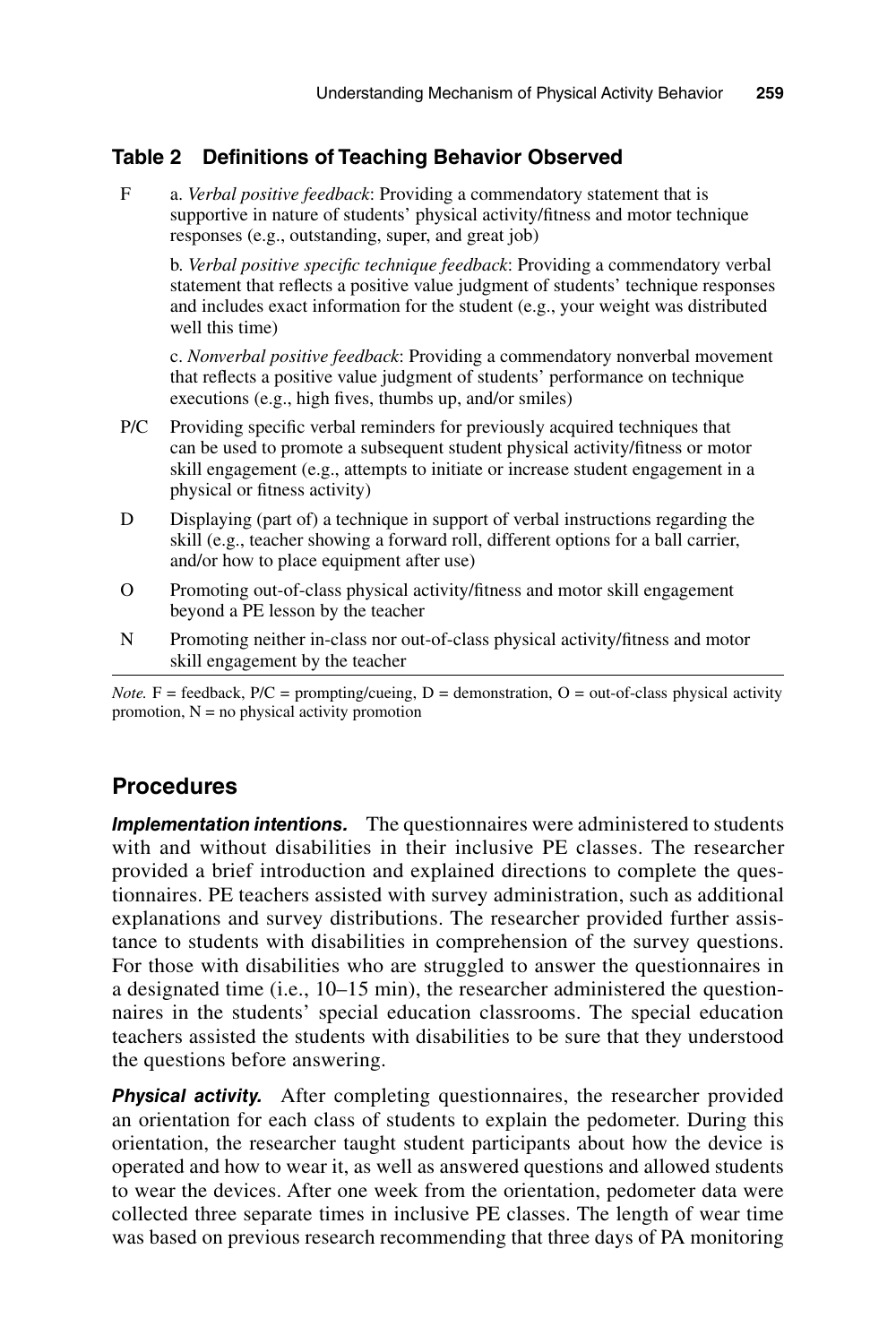are appropriate to obtain acceptable reliability levels when using pedometers in children (Vincent & Pangrazi, 2002). The pedometers were sealed during all three days for three reasons: (a) to eliminate interinstrument error, (b) to ensure that students would not reset and tamper with the device (Kodish et al., 2006), and (c) to minimize reactivity as a confounding variable that could potentially alter the results and jeopardize the validity of the study (Vincent & Pangrazi). The pedometers were distributed to each student when the PE teachers were taking roll, and students were asked to return the device to the researcher at the end of each class. Students' step counts were not converted to a percentage score because all schools had the same class length (i.e., 45 min).

**Teaching behavior.** Physical educators' teaching behaviors in teaching physically active lessons in inclusive PE classes were directly observed by the researcher using the modified observation instrument. The live observations were conducted three separate times per class while students were wearing pedometers. Momentary time sampling was used with audio cueing of 10 s "observe" and 10 s "record" to code teachers' teaching behavior in five categories (see Table 2). Due to different teaching lengths in each class, teaching behaviors were converted to a percentage score. There were three different types of lesson contents across the 60 observed classes as follows: gymnastics/target/striking related lessons (gymnastics, jump-band, gateball, & t-ball), net/court/field related lessons (badminton, kickball/dodgeball, long jump), and track/invasion lessons (relay and soccer). Approximately,  $27\%$  of lessons ( $n = 16$ ) were taught in an indoor gymnasium and  $63\%$  ( $n = 44$ ) were taught on an outside playground. Traditional instruction model (i.e., warm-up, fitness, main lesson, and game) was used in 75% of lessons  $(n = 45)$ , and sport education model was used in 25% of lessons  $(n = 15)$ . Table 3 shows each teacher's demographic information and the corresponding students' average step counts.

# **Analytical Strategies**

Due to a two-level data structure (i.e., students were nested within teachers), separate multilevel regressions were conducted with maximum likelihood estimation (ML) to test the three conceptual frameworks explaining PA behavior: (a) to test the dyadic relationship between teachers' PA promotion behavior and students' PA behavior; (b) to test the triadic relationship of teachers' PA promotion behavior, students' II, and the students' PA behavior; and (c) to test effects of gender, disability, lesson contents, instructional models, and class location on the triadic relationship. Dyadic ( $2\rightarrow 1$ ) and Triadic ( $2\rightarrow 1\rightarrow 1$ ) analytical models were used to test the three frameworks where the numbers represent level-1 and level-2 study variables. For instance, the  $2\rightarrow 1$  model illustrates that a level-2 variable (i.e., teachers' behavior) influences a level-1 variable (i.e., students' II). With the same idea, the  $2\rightarrow1\rightarrow1$ model illustrates that a level-2 variable (i.e., teachers' behavior) influences a level-1 variable (i.e., students' II) that affects another level-1 variable (students' PA). To evaluate how much variance of the student level data depends on the teacher level data, the intraclass correlation coefficient (ICC) was calculated using equation 1 that is the intercept only model.

$$
Y_{ij} = r_{00}+u_{0j}+e_{ij}
$$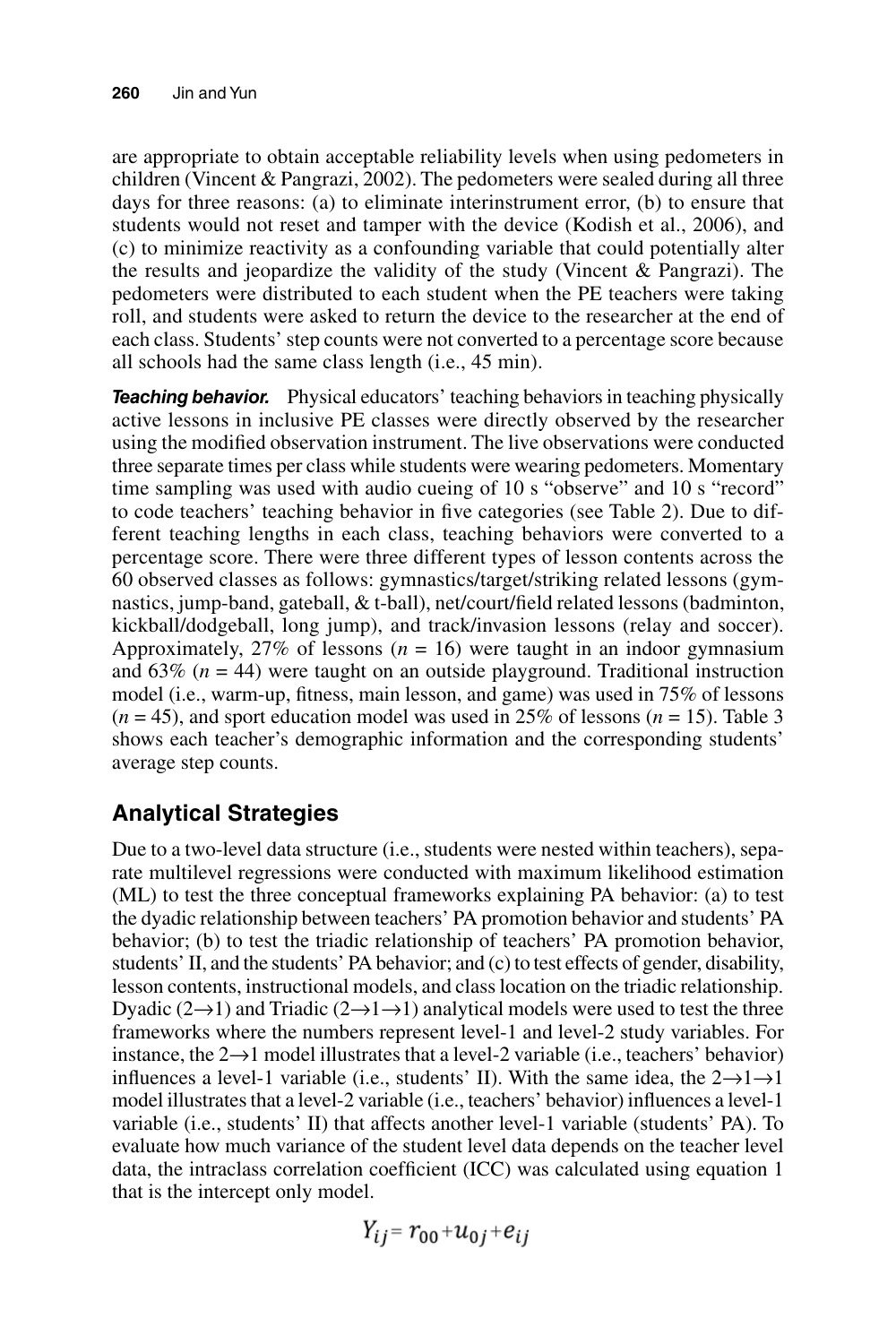|            | Gender | <b>Final</b><br><b>Degree</b> | <b>Teaching</b><br><b>Experience</b> | Lesson<br><b>Planning</b> | <b>SASC</b> |
|------------|--------|-------------------------------|--------------------------------------|---------------------------|-------------|
| Teacher 1  | Female | <b>Masters</b>                | $<$ 5 $yrs$                          | Yes                       | 1222.92     |
| Teacher 2  | Male   | <b>Bachelor</b>               | $6 - 10$ vrs                         | No                        | 1663.12     |
| Teacher 3  | Male   | Bachelor                      | $<$ 5 $yrs$                          | <b>Yes</b>                | 996.82      |
| Teacher 4  | Male   | <b>Bachelor</b>               | $6 - 10$ yrs                         | <b>Yes</b>                | 1022.19     |
| Teacher 5  | Male   | Bachelor                      | $6 - 10$ vrs                         | N <sub>0</sub>            | 741.99      |
| Teacher 6  | Male   | <b>Bachelor</b>               | $<$ 5yrs                             | <b>Yes</b>                | 1657.75     |
| Teacher 7  | Male   | <b>Masters</b>                | $<$ 5 $yrs$                          | <b>Yes</b>                | 842.82      |
| Teacher 8  | Male   | <b>Masters</b>                | $>21$ yrs                            | N <sub>0</sub>            | 1372.21     |
| Teacher 9  | Female | <b>Masters</b>                | $<$ 5 $yrs$                          | <b>Yes</b>                | 761.84      |
| Teacher 10 | Male   | <b>Bachelor</b>               | $6 - 10$ yrs                         | Yes                       | 1377.06     |
| Teacher 11 | Female | Bachelor                      | $>21$ yrs                            | <b>Yes</b>                | 1500.93     |
| Teacher 12 | Female | <b>Masters</b>                | $>21$ yrs                            | Yes                       | 2061.17     |
| Teacher 13 | Female | <b>Bachelor</b>               | $6 - 10$ vrs                         | Yes                       | 928.55      |

**Table 3 Teachers' Demographic Information With Students' Average Step Counts**

*Note.* SASC = Students' average step counts in the teacher's class(es)

First, a  $2 \rightarrow 1$  multilevel regression, equation 2, was used to test whether teachers' PA promotion behavior as an initial variable influences students' PA behavior as an outcome variable. The two numbers indicate that the teachers' behavior  $(Z_{1j})$ measured at level 2 predicts the student PA  $(Y_n)$  measured at level 1, where i and j refer to students and teachers, respectively.

$$
Y_{ij} = r_{00} + r_c Z_{1j} + u_{0j} + e_{ij}
$$

Second, a 2→1→1 multilevel mediation model, representing that the teachers' behavior measured at level 2 affects the students' II measured at level 1, which, in turn, affects students' PA measured at level 1, was used to test whether students' II mediates the relationship between teachers' behavior and the students' PA. Based on the procedures suggested by Krull and MacKinnon (2001), the multilevel mediation analysis was conducted to establish the mediating effects. Students' II  $(X_{1ij})$ , as a mediator, was predicted by the initial variable, teachers' behavior  $(Z_{1j})$ , using equation 3.

$$
X_{1ij} = r_{00} + r_a Z_{1j} + u_{0j} + e_{ij}
$$

The outcome variable, students' PA  $(Y_{ij})$ , was predicted by the initial variable and the mediator simultaneously using the equation 4.

$$
Y_{ij} = r_{00} + \beta_b X_{1ij} + r_c Z_{1j} + u_{0j} + e_{ij}
$$

Where both  $r_a^{\,\,\hat{}}$  and  $\beta_b^{\,\,\hat{}}$  are significant, the product of  $r_a^{\,\,\hat{}} \times \beta_b^{\,\hat{}}$  estimated the mediated effects (indirect effect), which evaluates the extent to which the initial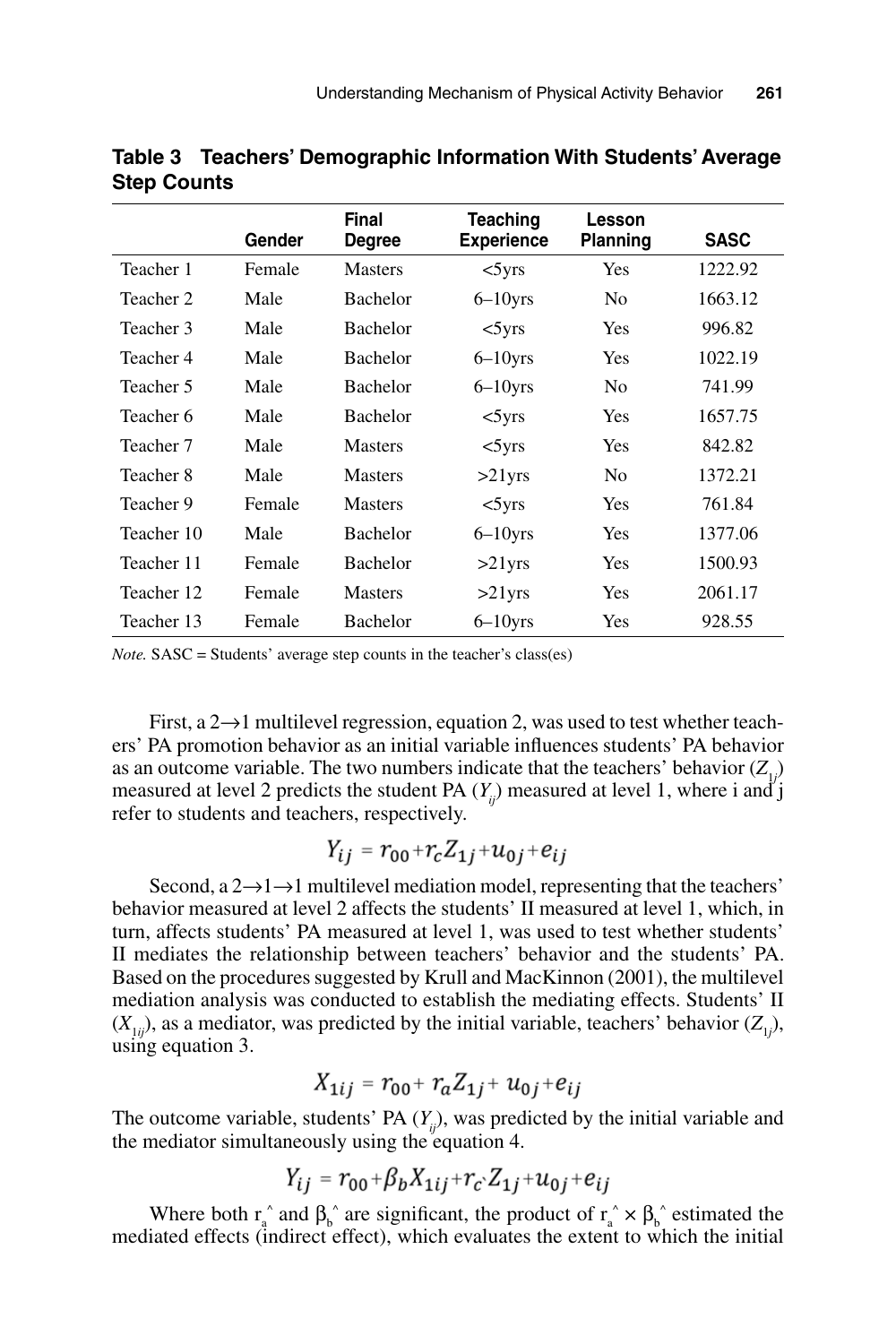variable affects the mediator and the extent to which the mediator, in turn, affects the outcome variable. In equations (2), (3), and (4), the subscript ' $r_c$ ' and ' $r_c$ ' were the coefficients representing the total and direct relationships, respectively, between teachers' behavior and students' PA. The relationship between teachers' behavior and students' II was labeled as  $\langle r_a \rangle$ , and the relationship between the mediator and the students' PA was labeled as  $\beta_b$ '. The intercepts were treated as random and the slopes were constrained to be fixed for all regression equations.

Finally, a series of separate  $2 \rightarrow 1 \rightarrow 1$  multilevel regressions were used to test whether gender  $(X_{2ij})$ , disability  $(X_{3ij})$ , lesson contents  $(Z_{2i})$ , class location  $(Z_{3j})$  and instructional models  $(Z_{4j};$  GDLCI) influence the triadic relationship of teachers' behavior  $(Z_{1j})$ , students<sup>3</sup> II  $(X_{1ij})$  and student PA behavior  $(Y_{ij})$ . The first analysis regressed students' PA onto their II with GDLCI and an interaction term of students' II  $\times$  gender, students' II  $\times$  disability, students' II  $\times$  lesson contents, students'  $II \times$  class location, and students'  $II \times$  instructional model in the separate equation models. The second analysis regressed students' II onto teachers' behavior with GDLCI and an interaction term of teacher behavior  $\times$  gender, teacher behavior  $\times$ disability, teacher behavior  $\times$  lesson contents, teacher behavior  $\times$  class location, and teacher behavior  $\times$  instructional model in the separate equation models. The third analysis regressed students' PA onto teachers' PA promotion behavior with GDLCI and an interaction term of the same set in the second analysis. The fourth analysis regressed students' PA behavior onto GDLCI. The fifth analysis regressed teachers' PA promotion behavior onto GDLCI. Finally, the sixth analysis regressed students' II onto GDLCI.

Item analysis using Cronbach's alpha was conducted to test internal consistency of students' II. Stata 12.0 (StataCorp, 2011) was used for the multilevel regression analyses.

#### **Results**

As shown in Table 4, approximately half of the teachers  $(n = 6)$  spent at least 30% of lesson time promoting students' PA in class, but all the teachers seldom promoted out of class PA participation. Internal consistency of students' II ( $M = 2.65$ ,  $SD =$ 1.02) was .92. The average of pedometer step counts across all students and teachers was 1241.41 steps. Both student-level and teacher-level variances were significant  $(p < .05)$  and the ICC was .40. This ICC means 40% of the variance in students' PA was explained at the teacher level, confirming the need for multilevel analyses.

As shown in Figure 1, the multilevel regression analysis for the dyadic model yielded no significant effect of teachers' PA promotion behavior on students' PA behavior. In terms of the mediation analyses (see Figure 2), regressing students' II on teachers' PA promotion behavior revealed that teachers' teaching behavior did not directly influence students' II, and students' II in regression intercept did not significantly vary across teachers. Students' II (β= .13, *p* < .001) significantly influenced the students' PA behavior. After controlling for students' II, the direct effect of teachers' behavior was not significant on the students' PA. These results demonstrated that students' II does not mediate the relationship between teachers' PA promotion behavior and students' PA.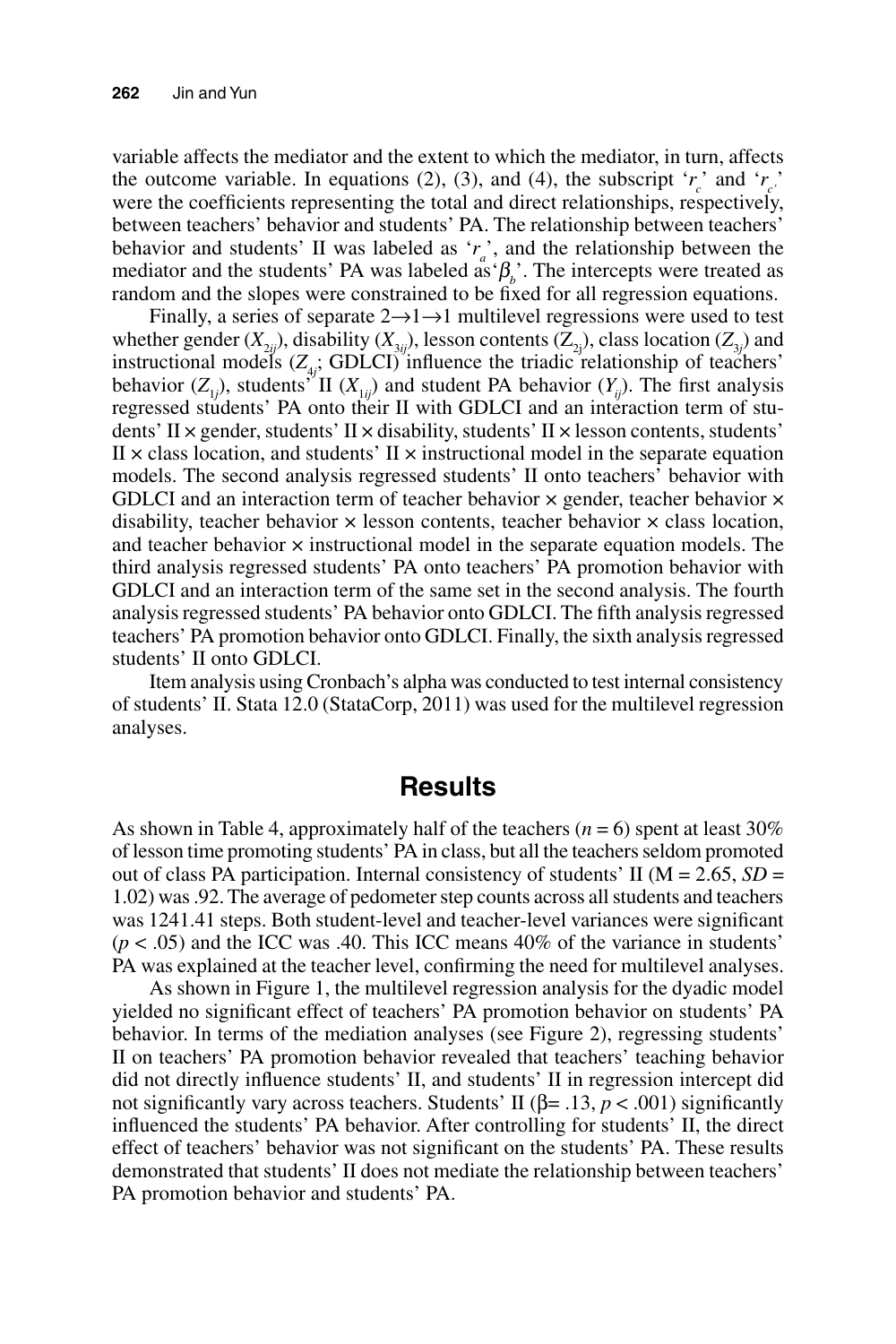|            | F(%)  | $P/C$ (%) | $D(\%)$  | TPP (%) | O(%)     | N (%) |
|------------|-------|-----------|----------|---------|----------|-------|
| Teacher 1  | 36    | 11        | 2.33     | 49.33   | $\theta$ | 50.67 |
| Teacher 2  | 8     | 19        | $\theta$ | 27      | $\Omega$ | 73    |
| Teacher 3  | 1.17  | 5.17      | 1        | 7.33    | $\Omega$ | 76    |
| Teacher 4  | 26    | 10        | 3        | 39      | $\Omega$ | 61    |
| Teacher 5  | 16.67 | 8         | 3.33     | 28      | $\Omega$ | 72    |
| Teacher 6  | 13    | 5.67      | 2.67     | 21.33   | $\theta$ | 78.67 |
| Teacher 7  | 12.33 | 12.33     | 8.67     | 33.33   | 0.67     | 66    |
| Teacher 8  | 2.39  | 5.39      | 0.22     | 7.9     | $\Omega$ | 92.1  |
| Teacher 9  | 31.3  | 22.2      | 11       | 64.5    | 0.5      | 34.5  |
| Teacher 10 | 5.33  | 6         | 9        | 20.33   | $\Omega$ | 79.67 |
| Teacher 11 | 10.83 | 10.17     | 2.67     | 23.67   | $\Omega$ | 76.33 |
| Teacher 12 | 5.92  | 25.08     | 2.42     | 33.42   | $\Omega$ | 66.58 |
| Teacher 13 | 17.33 | 11.33     | 2.33     | 31      | $\Omega$ | 69    |

**Table 4 Percentage of Time Teachers Spent for PA Promotion**

*Note.* F = feedback, P/C = prompting/cueing, D = demonstration, TPP = total physical activity promotion,  $O = out-of-class physical activity promotion$ ,  $N = no physical activity promotion$ 



**Figure 1** — Standardized coefficients (β) of the multilevel process-product model.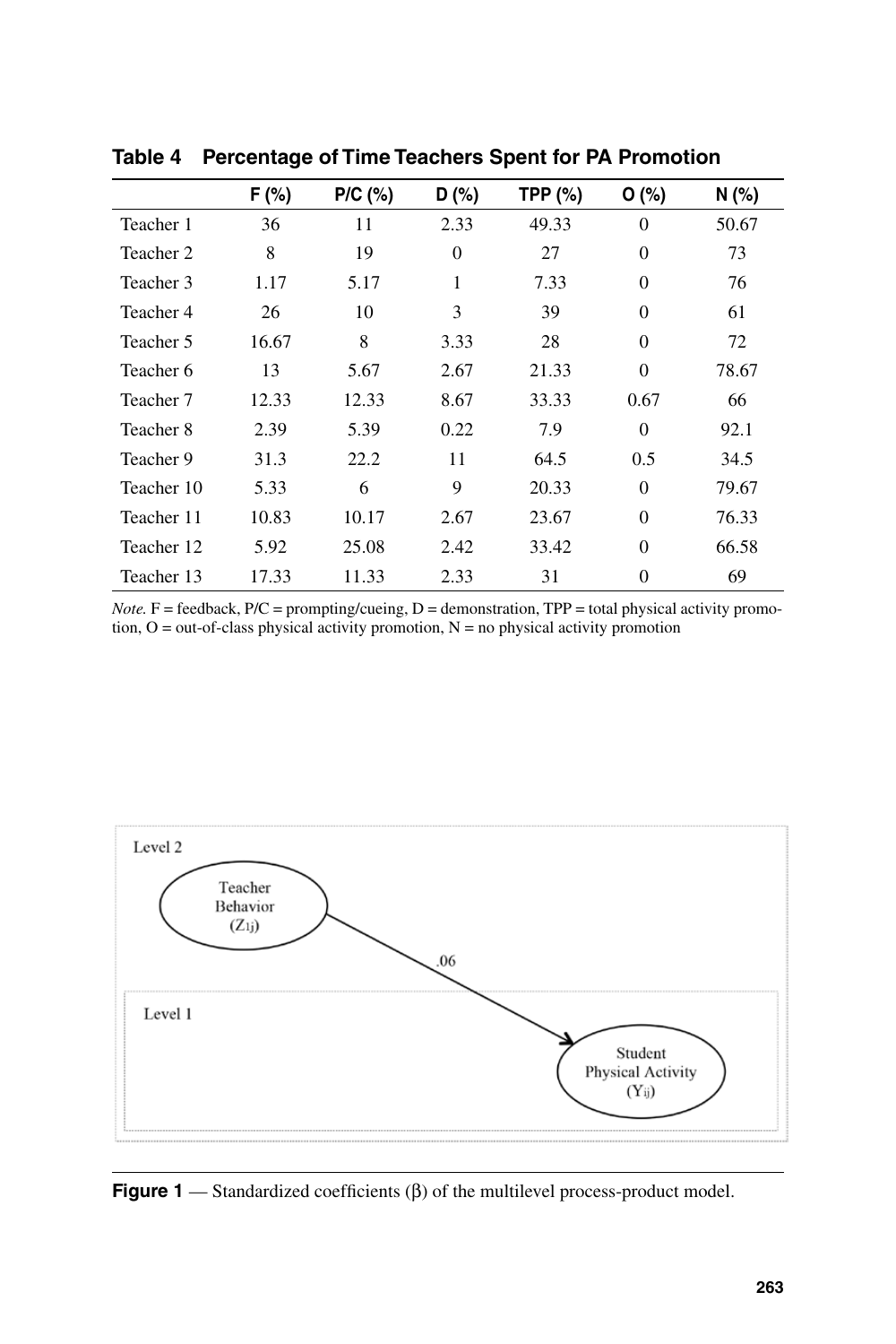

**Figure 2** — Standardized coefficients (β) of the multilevel mediation model. Note. \*\**p* < .001

With respect to effects of gender, disability, lesson contents, class location, and instructional model on the triadic relationship (see Figure 3), GDLCI were controlled first on the relationship of students' II and PA using the following model: *Y<sub>ij</sub>* =  $r_{00} + β_b$ <sub>1</sub>*X*<sub>1*ij*</sub> +  $u_{0j}$  +  $e_{ij}$ . Students' II (β=.08, *p* < .05) significantly accounted for their PA behavior, albeit with small effect size, after adjusting for GDLCI. Next, interaction terms were included in the equation model to investigate whether GDLCI moderates the effect of students' II on PA behavior. The II  $\times$  lesson content interaction ( $\beta$ =.20, *p* < .05) and the II × class location interaction ( $\beta$ = -.21, *p* < .05) terms significantly predicted PA with medium effect sizes. Interaction terms of II  $\times$  gender, II  $\times$  disability, and II  $\times$  instruction model were not significant.

According to the same procedure, effects of GDLCI were examined on the relationship of teachers' PA promotion behavior and students' II using the following model:  $X_{1ij} = r_{00} + r_c Z_{1j} + u_{0j} + e_{ij}$ . There was no significant effect of teachers' PA promotion behavior on students' II, after accounting for GDLCI. Through the moderation analyses, lesson content  $(β=48, p< .05)$  and class location  $(β=-.95,$  $p < .001$ ) significantly moderated the effect of teachers' PA promotion behavior on students' II, after accounting for GDLCI. Both interaction effects were large. Interaction terms of teacher behavior  $\times$  gender, teacher behavior  $\times$  disability, and teacher behavior  $\times$  instruction model were not significant. Repeating the same procedure with students' PA behavior as the outcome variable using the following model:  $Y_{ij} = r_{00} + r_c Z_{1j} + u_{0j} + e_{ij}$ , teachers' PA promotion behavior did not significantly explain students' PA although it was approaching to the significant level ( $\beta$ =.22,  $p = .07$ ), adjusting for GDLCI. Moderation analyses revealed that gender ( $\beta$ = -.21, *p* < .001), class location ( $\beta$ = -.72, *p* < .05), and instructional model ( $\beta$ = -.19, *p* < .001) moderate the effect of teacher's PA promotion behavior on students PA behavior, controlling for GDLCI. The effect sizes were medium to large. Interaction terms of teacher behavior  $\times$  lesson contents and teacher behavior  $\times$  disability were not significant.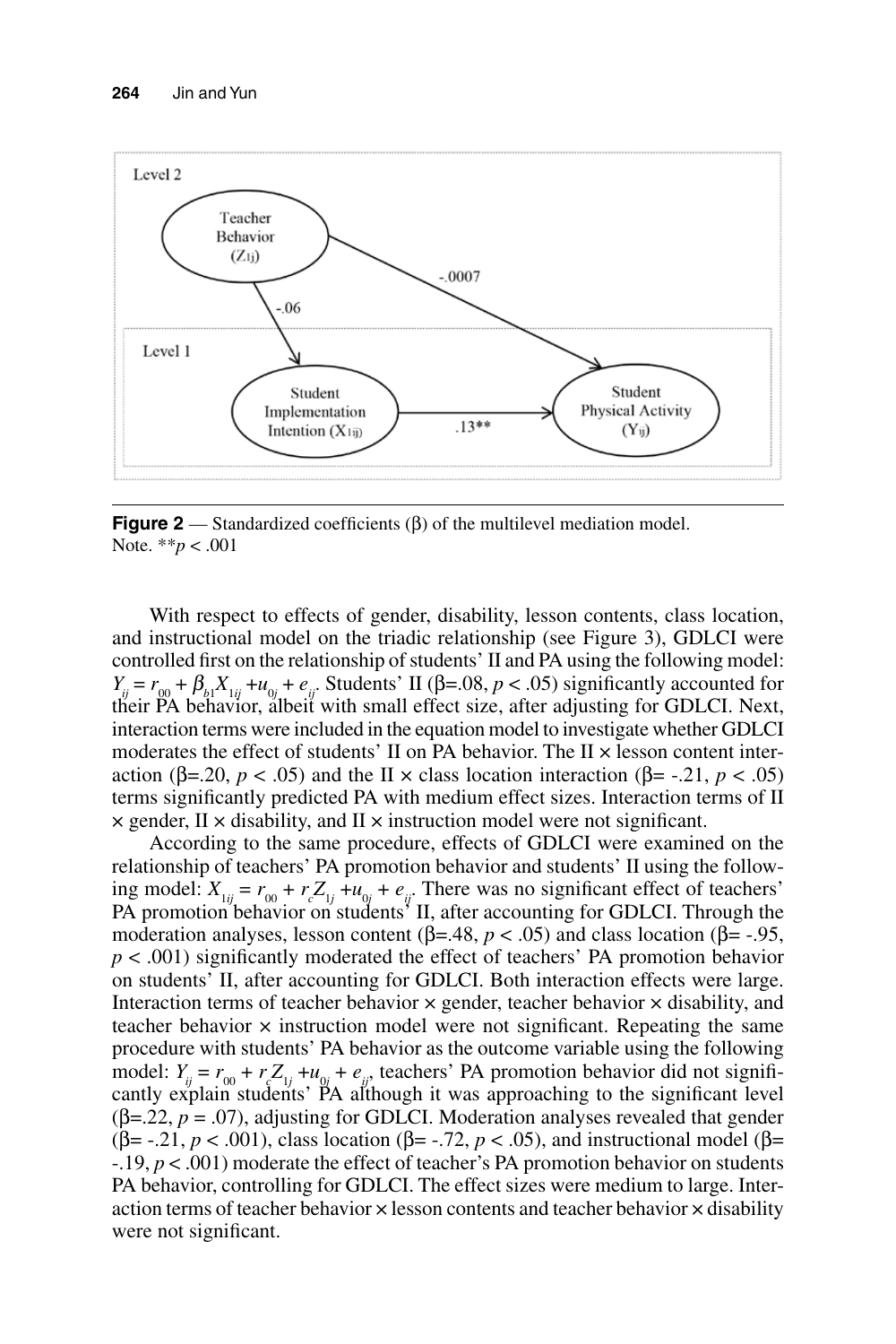

**Figure 3** — Standardized coefficients (β) of the multilevel ecological model. Note. \**p* < .05, \*\**p* < .001

Finally, instructional model ( $\beta$ =.57,  $p < .05$ ) was a significant predictor of teachers' PA promotion behavior and class location was marginally significant (β=.30, *p=*.06), controlling for gender, disability, and lesson content. Gender ( $\beta$ =.35,  $p < .001$ ) significantly accounted for students' II, after controlling for disability, lesson content, class location, and instructional model. Students' PA was significantly explained by gender ( $\beta$ =.36,  $p$  < .001), disability ( $\beta$ = -.06,  $p$  < .05), and lesson content ( $\beta$ =.56,  $p < .001$ ), after accounting for class location and instructional model. The effect sizes of each predictor were medium to large, except for the small effect of disability.

### **Discussion**

The purpose of this study was to systematically investigate the relationship between teachers' PA promotion behavior and the PA behavior of adolescents with and without disabilities in middle school inclusive PE settings. This relationship was examined using three conceptual frameworks.

#### **Process-Product Framework**

The process-product framework was initially employed to examine the relationship between teachers' PA promotion behavior and students' PA behavior in inclusive PE environment. An important assumption of this approach was that the teacher is the single most important determinant of student learning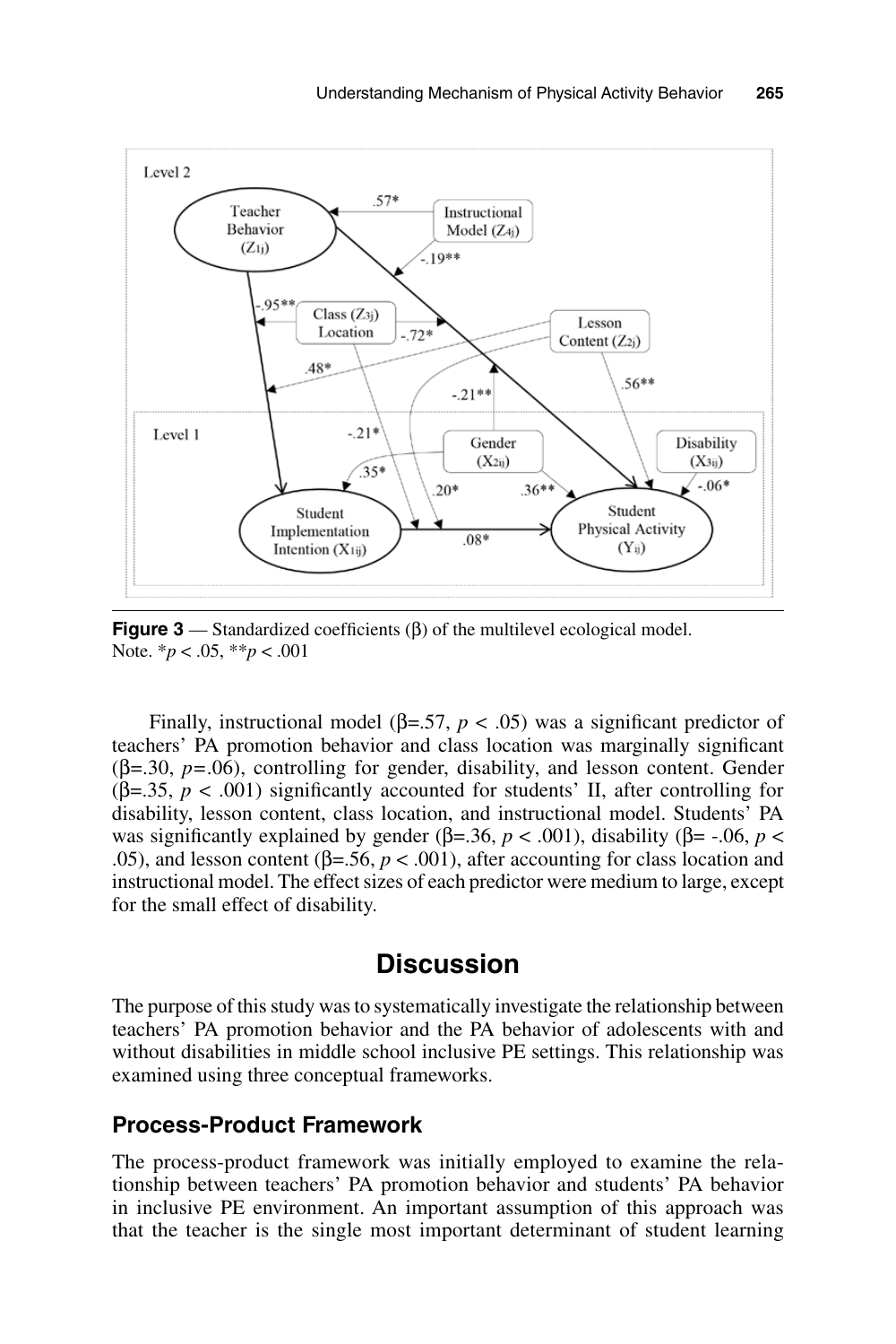outcomes in education (Doyle, 1977). However, the current study revealed that the teachers' PA promotion behavior did not significantly account for students' PA. This finding is consistent with previous studies suggesting limitations of the two-factor structure of process-product paradigm as a framework to understand the teaching-learning mechanism in PE (Lee 2003; Lee, Keh, & Magill, 1993; Silverman, 1994; Silverman et al., 1992). Although the current study employed a multilevel analysis to investigate the mechanism of PA behavior through the multilevel process-product approach, it became apparent that the process-product framework was inadequate to explain the complex relationship of teachers' PA promotion behavior and students' PA behavior during PE. In sum, the processproduct framework may be extended by including other intervening variables at teacher and/or student levels.

# **Student Mediation Framework**

The student mediation framework, which extends process-product approach, was used to examine whether students' II mediates the relationship between the physical educators' PA promotion behavior and the students' PA behavior in PE. The critical assumption of this framework is that students are active agents in their learning as learners construct knowledge through their own interpretation of events (Solmon, 2003). Unexpectedly, however, it was found that students' II did not significantly mediate the relationship of teachers' PA promotion behavior and their PA behavior in inclusive PE classes. Two reflective suggestions would seem to characterize this result. First, more attention needs to be given to a range of process and mediating variables. Second, without considering a variety of contextual variables, this student mediation framework is not adequate to explain the complexity of the teaching-learning relationships. Unfortunately, to our knowledge, there have been no studies investigating this triadic mediation relationship in school PE settings. Therefore, further research should be warranted to add to scientific knowledge on the student mediation framework through different approaches, such as employing other teaching behavior and student mediators before concluding incapability of this framework.

# **Classroom Ecology Framework**

The effects of GDLCI on the triadic relationship were investigated using the classroom ecology framework that is an extension of the student mediation framework by including two student characteristic variables (i.e., gender and disability) and three instructional context variables (i.e., lesson content, class location, and instructional model). This framework emphasizes the richness and complexity of classroom settings that is produced by the complex interactions among teachers, students, and settings (Doyle, 1977). Study findings based on this ecological approach can be summarized in four ways. First, the effect of students' II on PA was found to depend on lesson contents, and the effect was weaker for inside locations (i.e., gymnasium) than outside locations (i.e., playground). The larger effect sizes of the interaction effects compared with II's main effect imply that PE teachers should consider the lesson content and class environment to promote PA of students who specifically plan active participation in PE classes. Second, the influence of teaching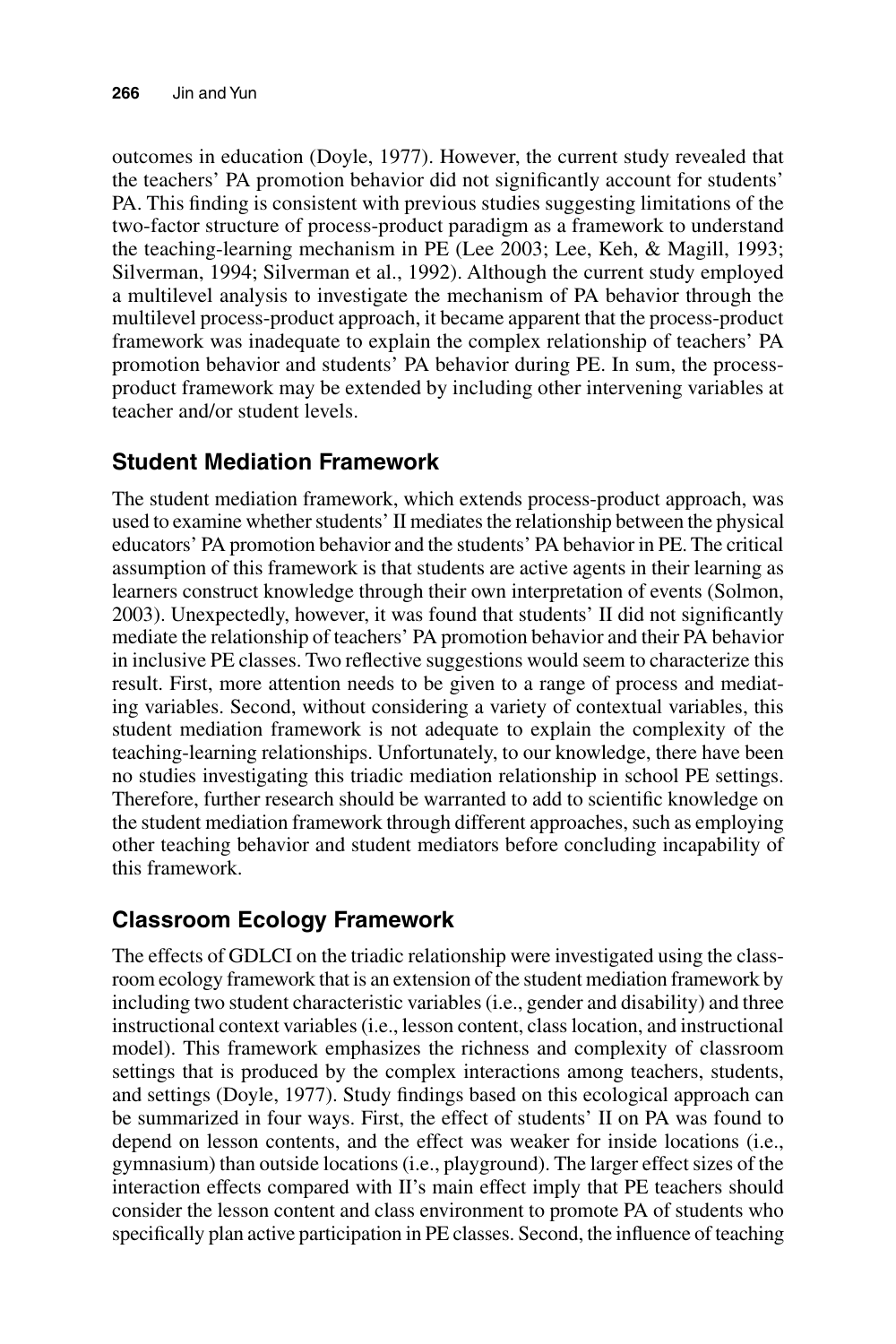effectiveness on students' II relied on lesson content, and the effectiveness was weaker for gymnasium than playground. Third, the effect of teachers' PA promotion behavior on students' PA was weaker for boys than girls, weaker for gymnasium than playground, and weaker for traditional instructional model than the Sport Education Model. Lastly, it was demonstrated that class location and instructional model determine physical educators' PA promotion behavior; and students' gender, disability, and lesson content determine students' PA behavior. These results may guide future researchers who are interested in PA promotion in PE settings, but much more empirical research is necessary before the full interpretive potential of the ecological framework can be realized as mentioned in Doyle's thorough review of education research.

This study provided an initial endeavor to systematically understand the complex mechanism of PA behavior of adolescents with and without disabilities in inclusive PE settings. These study findings may be important theoretically and methodologically for the study of teaching effectiveness and students' PA promotion. Theoretically, this study suggests that the classroom ecology framework is the most useful framework to understand the mechanism of PA behavior of students with and without disabilities in inclusive PE classes. Indeed, the study findings make it possible to link a specific teacher behavior with student achievement. This link has been inconclusive in the field of PE pedagogy for over 30 years. The classroom ecological framework needs further elaboration and refinement, but provides scientific evidence to answer the question "how do instructional effects occur?" to effectively promote students' PA in inclusive PE settings.

Methodologically, this study suggests that a multilevel analysis is required to appropriately answer research questions using intact groups of participants, such as students in PE classes. Using traditional single-level analyses on nested data not only violates the independence assumption among observations, but also may underestimate standard errors resulting in spuriously significant results (Spence et al., 2010). According to Silverman and Solmon (1998), researchers should decide on a unit of analysis at either student level with a lack of independence assumption or teacher level with significant reduction of sample size, but this advice is outdated, as these trade-offs may be no longer necessary with a multilevel analysis technique. Although multilevel analyses are relatively uncommon in the field of PE, future researchers should consider the use of this analysis technique to produce unbiased and credible research evidence.

A few limitations should be acknowledged in this study. First, all data were gathered almost at the same moment during two weeks although students' II was collected a few days before PA and teacher behavior data. This cross-sectional design did not allow the researcher to demonstrate causal relationships. However, data collection was conducted during the second semester of the school year. Thus, it is likely that the relationships are in the established direction as physical educators' teaching behavior may have influenced students' psychological factors and their PA behavior since the beginning of the first semester. Second, schools and classes involved in this study were selected through a convenience sampling method. Results, therefore, may not generalize to other inclusive PE settings. Third, the use of self-administered measures might affect item interpretation and social desirability issues. As an effort to reduce these issues, previously validated and reliable questionnaires were used. Finally, the sample size at the group level (i.e.,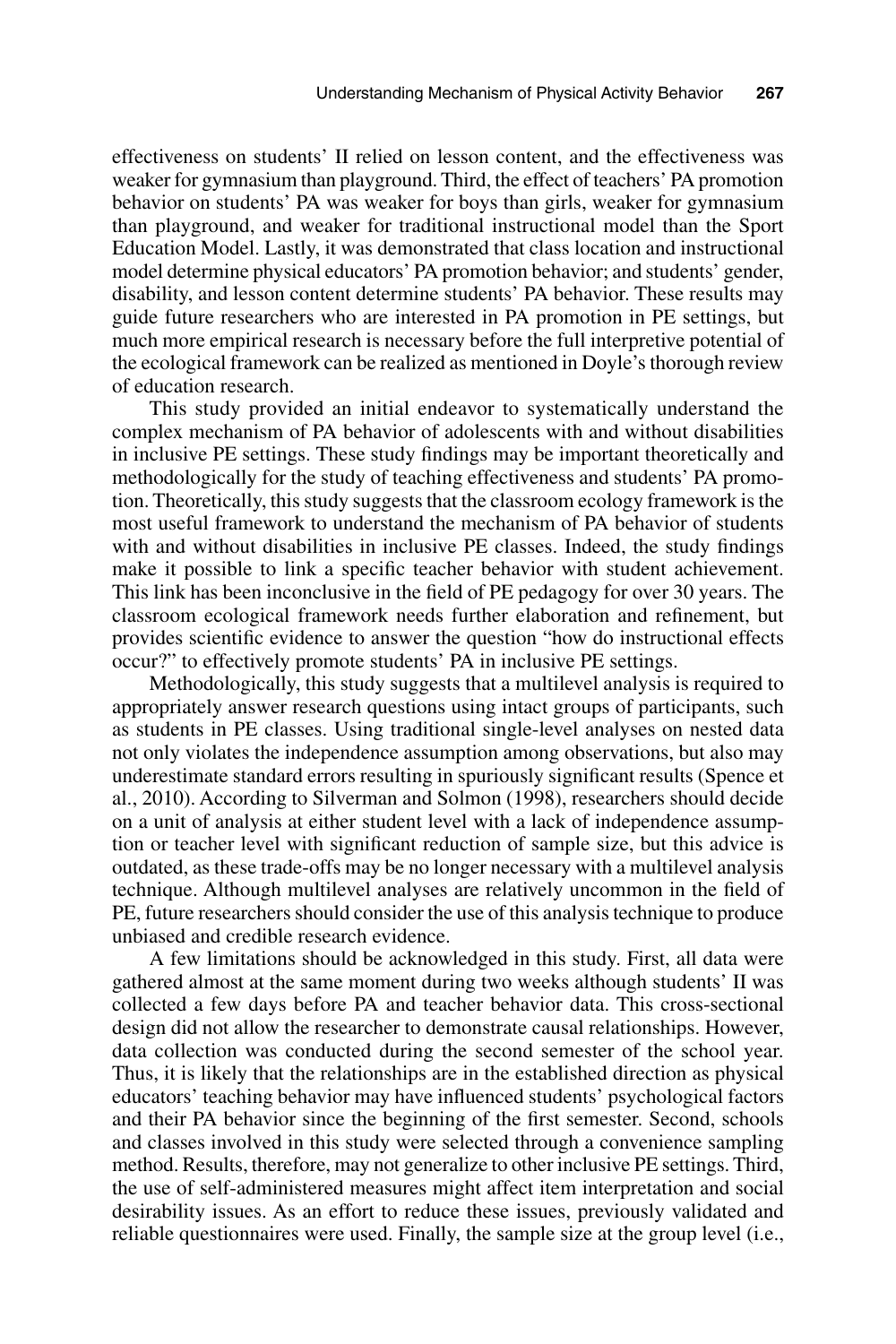13 teachers in this study) was small for accurate estimation in multilevel analysis. This small number of teachers might lead to biased estimates of the standard errors (Maas & Hox, 2005). Despite those limitations, this study had several strengths, such as objectively measured PA and teacher behavior, validated questionnaires, the theory-based study framework, systematically extended mediation approach, and multilevel analysis to handle the clustered effects.

# **Conclusions**

In summary, findings of the current study suggest that physical educators' teaching behavior and students' II play important roles in promoting adolescents' PA in middle school inclusive PE settings when gender, disability, lesson content, instructional model, and class location are considered simultaneously. According to Reid, Bouffard, and MacDonald (2012), the field of adapted physical activity has multifactor complexity, such as complex contexts and diversity of students' abilities, and as a result these factors lead to difficulty in determining what works. To overcome this issue, Reid and his colleagues urged that a theoretical framework should be used to systematically understand the complexity. In terms of this viewpoint, the authors believe that the current study made a unique contribution to the field of adapted physical activity by identifying mediators and moderators on the complex teaching and learning mechanism within the context of inclusive PE. It is hoped that future research will elaborate and refine the ecology framework examined in this study, and eventually physical educators consider the mediating and moderating aspects to effectively promote PA of adolescents with and without disabilities during inclusive PE lessons.

#### **Acknowledgment**

This study is based on one of two manuscripts in a doctoral dissertation.

# **References**

- Ajzen, I. (2002). Perceived behavioral control, self-efficacy, locus of control, and the theory of planned behavior. *Journal of Applied Social Psychology, 32*(4), 665–683 10.1111/ j.1559-1816.2002.tb00236.x. [doi:10.1111/j.1559-1816.2002.tb00236.x](http://dx.doi.org/10.1111/j.1559-1816.2002.tb00236.x)
- Bandura, A. (1997). *Self-efficacy: The exercise of control*. New York: W.H. Freeman and Company.
- Chow, B.C., McKenzie, T.L., & Louie, L. (2008). Children's physial activity and environmental influences during elementary school physical education. *Journal of Teaching in Physical Education, 27,* 38–50.
- Chow, B.C., McKenzie, T.L., & Louie, L. (2009). Physical activity and environmental influences during secondary school physical education. *Journal of Teaching in Physical Education, 28,* 21–37.
- Culpepper, D.O., Tarr, S.J., & Killion, L.E. (2011). The role of various curriculum models on physical activity levels. *Physical Educator, 68*(3), 163–171.
- Dzewaltowski, D.A. (1994). Physical activity determinants: A social cognitive approach. *Medicine and Science in Sports and Exercise, 26*(11), 1395–1399. [PubMed](http://www.ncbi.nlm.nih.gov/entrez/query.fcgi?cmd=Retrieve&db=PubMed&list_uids=7837961&dopt=Abstract) [doi:10.1249/00005768-199411000-00015](http://dx.doi.org/10.1249/00005768-199411000-00015)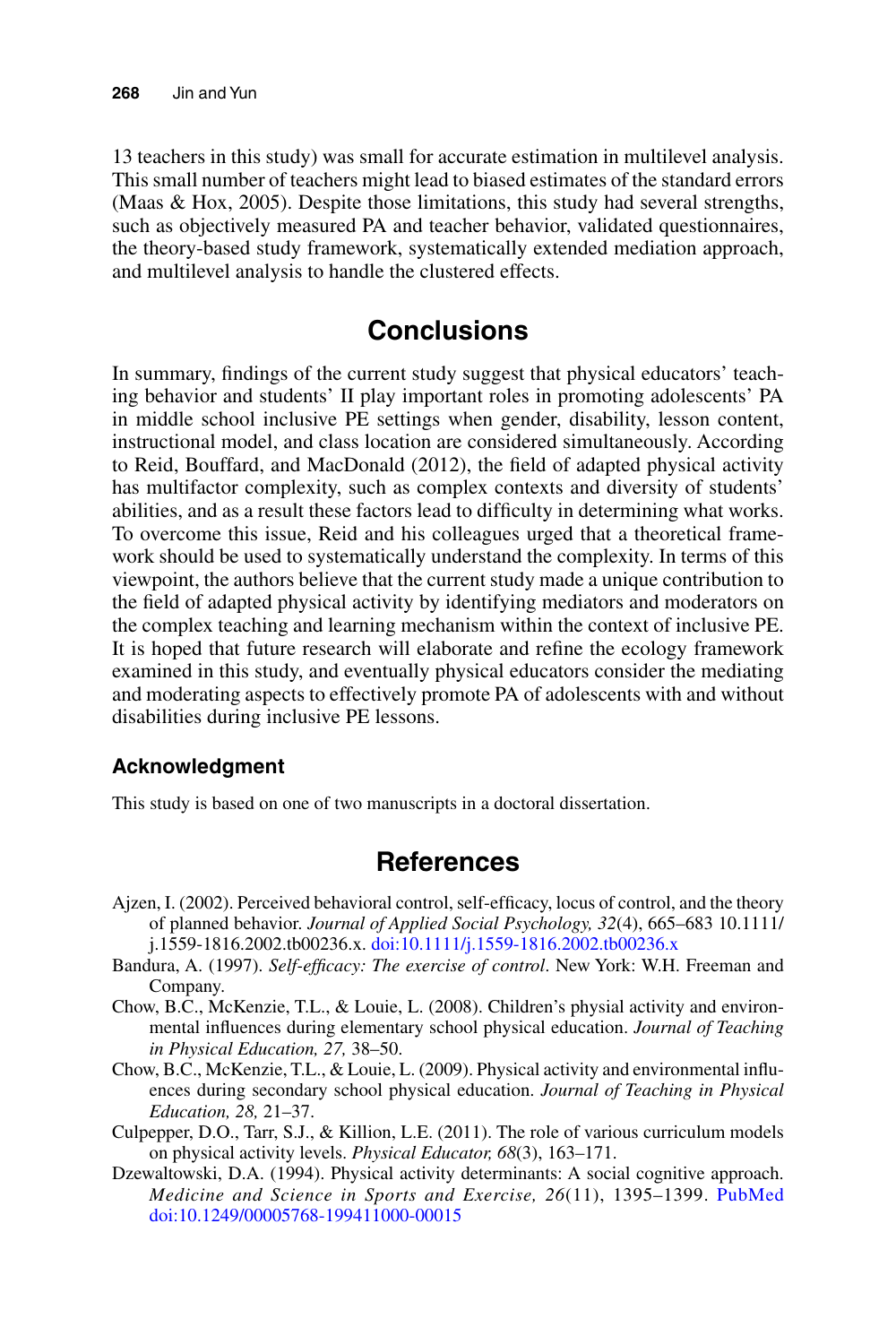- Doyle, W. (1977). Paradigms for research on teacher effectiveness. In L.S. Shulman (Ed.), *Review of research in education* (Vol. 5, pp. 163–198). Itasca, IL: Peacock.
- Doyle, W. (1986). Classroom organization and management. In M.C. Wittrock (Ed.), *Handbook of research on teaching* (3rd ed., pp. 392–431). New York, NY: Macmillan.
- Foley, L., Prapavessis, H., Maddison, R., Burke, S., McGowan, E., & Gillanders, L. (2008). Predicting physical activity intention and behavior in school-age children. *Pediatric Exercise Science, 20,* 342–356[. PubMed/](http://www.ncbi.nlm.nih.gov/entrez/query.fcgi?cmd=Retrieve&db=PubMed&list_uids=18714123&dopt=Abstract)jrn>
- Gao, Z., Lee, A.M., Kosma, M., & Solmon, M.A. (2010). Understanding students' motivation in middle school physical education: Examining the mediating role of self-efficacy on physical activity. *International Journal of Sport Psychology, 41,* 199–215.
- Gollwitzer, P.M. (1993). Goal achievement: The role of intentions. *European Review of Social Psychology, 4,* 141–185. [doi:10.1080/14792779343000059](http://dx.doi.org/10.1080/14792779343000059)
- Graber, K.C. (2001). Research on teaching in physical education. In V. Richardson (Ed.), *Handbook of research on teaching* (pp. 491–519). Washington, DC: American Educational Research Association.
- Greenockle, K.M., Lee, A.A., & Lomax, R. (1990). The relationship between selected student characteristics and activity patterns in a required high school physical education class. *Research Quarterly for Exercise and Sport, 61*(1), 59–69. [PubMed](http://www.ncbi.nlm.nih.gov/entrez/query.fcgi?cmd=Retrieve&db=PubMed&list_uids=2091167&dopt=Abstract) [doi:10.108](http://dx.doi.org/10.1080/02701367.1990.10607478) [0/02701367.1990.10607478](http://dx.doi.org/10.1080/02701367.1990.10607478)
- Kodish, S., Kulinna, P.H., Martin, J., Pangrazi, R., & Darst, P. (2006). Determinants of physical activity in an inclusive setting. *Adapted Physical Activity Quarterly, 23,* 390–409.
- Krull, J.L. & MacKinnon, D.P. (2001). Multilevel modeling of individual and group level mediated effects. *Multivariate Behavioral Research, 36*(2), 249–277. doi: 10.1207/ S15327906MBR3602\_06
- Lee, A.M. (2003). How the field evolved. In S.J. Silverman & C.D. Ennis (Eds.), *Student learning physical education: Applying research to enhance instruction* (pp. 9–25). Champaign, IL: Human Kinetics.
- Lee, A., Keh, N., & Magill, R. (1993). Instructional effects of teacher feedback in physical education. *Journal of Teaching in Physical Education, 12,* 228–243.
- Lee, A.M., & Solmon, M.A. (2005). Pedagogy research through the years in RQES. *Research Quarterly for Exercise and Sport, 76,* S108–S121 10.5641/027013605X13100559650 245. [PubMed](http://www.ncbi.nlm.nih.gov/entrez/query.fcgi?cmd=Retrieve&db=PubMed&list_uids=16122134&dopt=Abstract) [doi:10.1080/02701367.2005.10599293](http://dx.doi.org/10.1080/02701367.2005.10599293)
- Lieberman, L.J., Dunn, J., van der Mars, H., & McCubbin, J. (2000). Peer tutors' effects of activity levels of deaf students in inclusive elementary physical education. *Adapted Physical Activity Quarterly, 17,* 20–39.
- Maas, C.M., & Hox, J.J. (2005). Sufficient sample sizes for multilevel modeling. *Methodology, 1*(3), 86–92 10.1027/1614-2241.1.3.85.
- Martin, J.J., & Kulinna, P.H. (2005). A social cognitive perspective of physical-activityrelated behavior in physical education. *Journal of Teaching in Physical Education, 24,* 265–281.
- McKenzie, T.L., Catellier, D.J., Conway, T., Lytle, L.A., Grieser, M., Webber, L.A., . . . Elder, J.P. (2006). Girls' activity levels and lesson contexts in middle school PE: TAAG baseline. *Medicine and Science in Sports and Exercise, 38*(7), 1229–1235. [PubMed](http://www.ncbi.nlm.nih.gov/entrez/query.fcgi?cmd=Retrieve&db=PubMed&list_uids=16826019&dopt=Abstract) [doi:10.1249/01.mss.0000227307.34149.f3](http://dx.doi.org/10.1249/01.mss.0000227307.34149.f3)
- McKenzie, T.L., Marshall, S., Sallis, J.F., & Conway, T.L. (2000). Student activity levels, lesson contexts, and teacher behavior during middle school physical education. *Research Quarterly for Exercise and Sport, 71,* 249–259. [PubMed](http://www.ncbi.nlm.nih.gov/entrez/query.fcgi?cmd=Retrieve&db=PubMed&list_uids=10999262&dopt=Abstract) [doi:10.1080/02701367.200](http://dx.doi.org/10.1080/02701367.2000.10608905) [0.10608905](http://dx.doi.org/10.1080/02701367.2000.10608905)
- McKenzie, T.L., Prochaska, J.J., Sallis, J.F., & LaMaster, K.J. (2004). Coeducational and single-sex physical education in middle schools: Impact on physical activity. *Research Quarterly for Exercise and Sport, 75,* 446–449. [PubMed](http://www.ncbi.nlm.nih.gov/entrez/query.fcgi?cmd=Retrieve&db=PubMed&list_uids=15673045&dopt=Abstract) [doi:10.1080/02701367.200](http://dx.doi.org/10.1080/02701367.2004.10609179) [4.10609179](http://dx.doi.org/10.1080/02701367.2004.10609179)